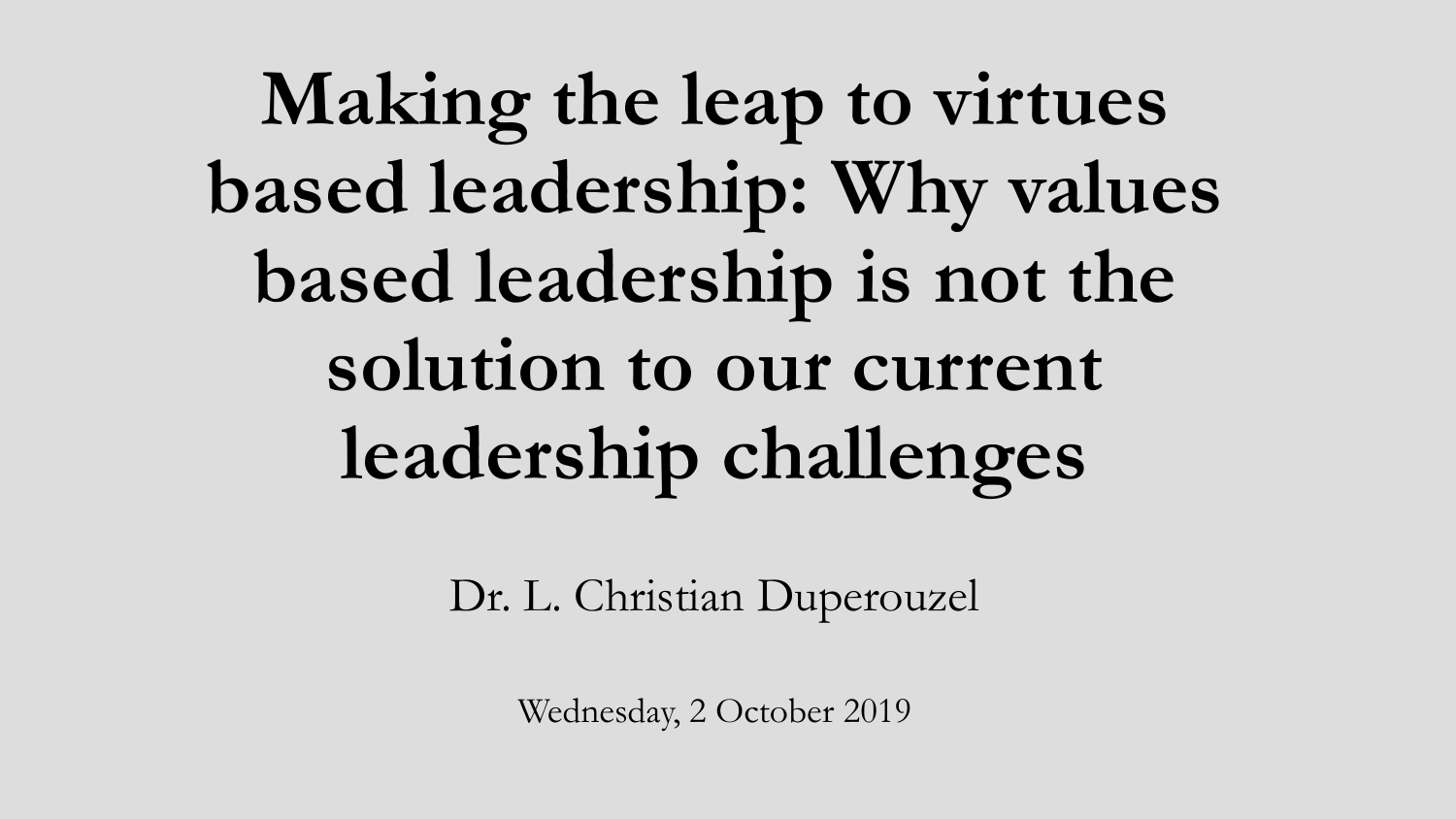## **Differentiating Virtues from Values**

- The literature on leadership overrates the importance of leading from values.
- Virtues are innate qualities of our being.
- Values are subjective expressions of our personhood, or who we understand ourselves to be.
- Virtuous Leadership ≠ Moral leadership.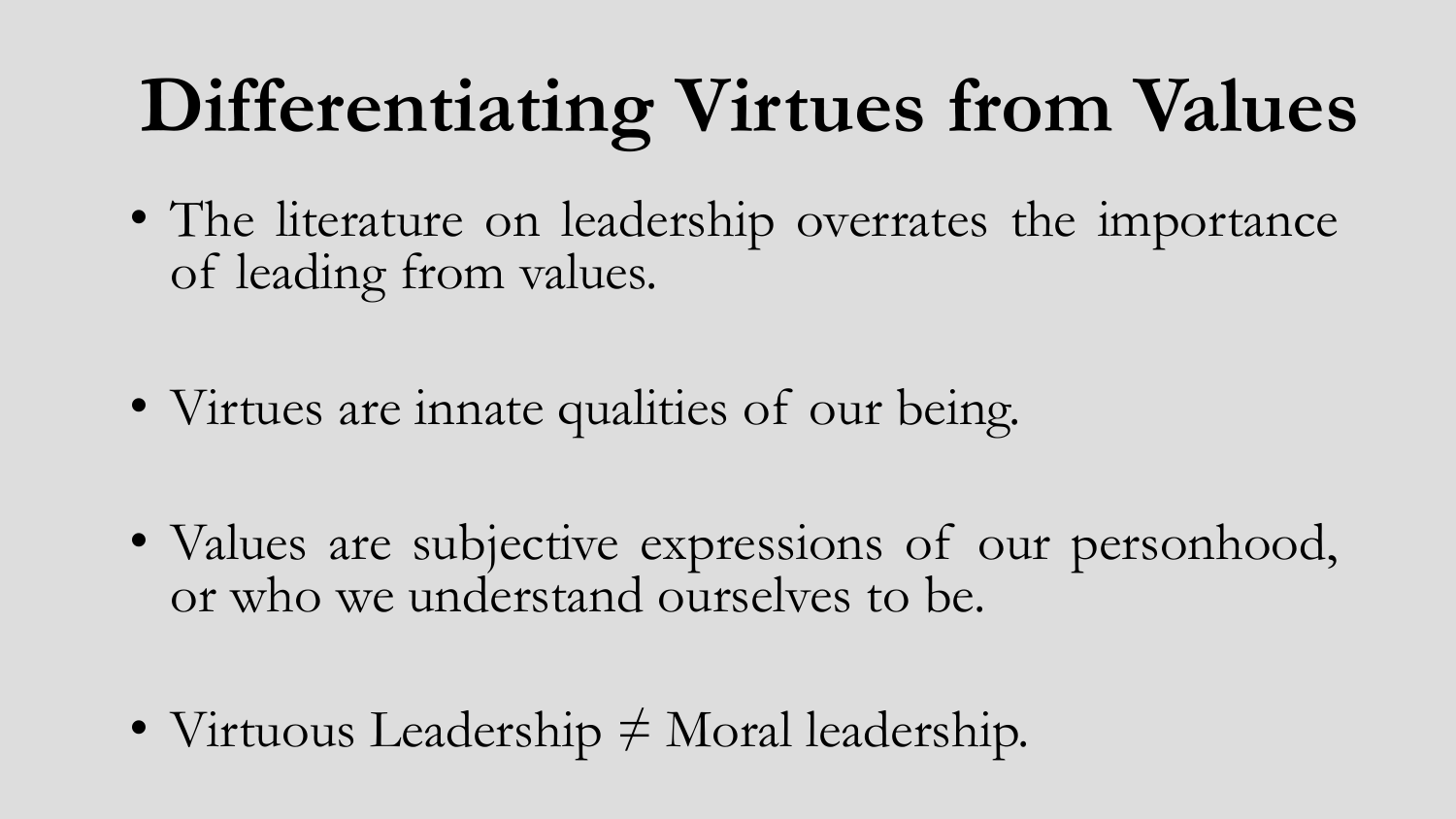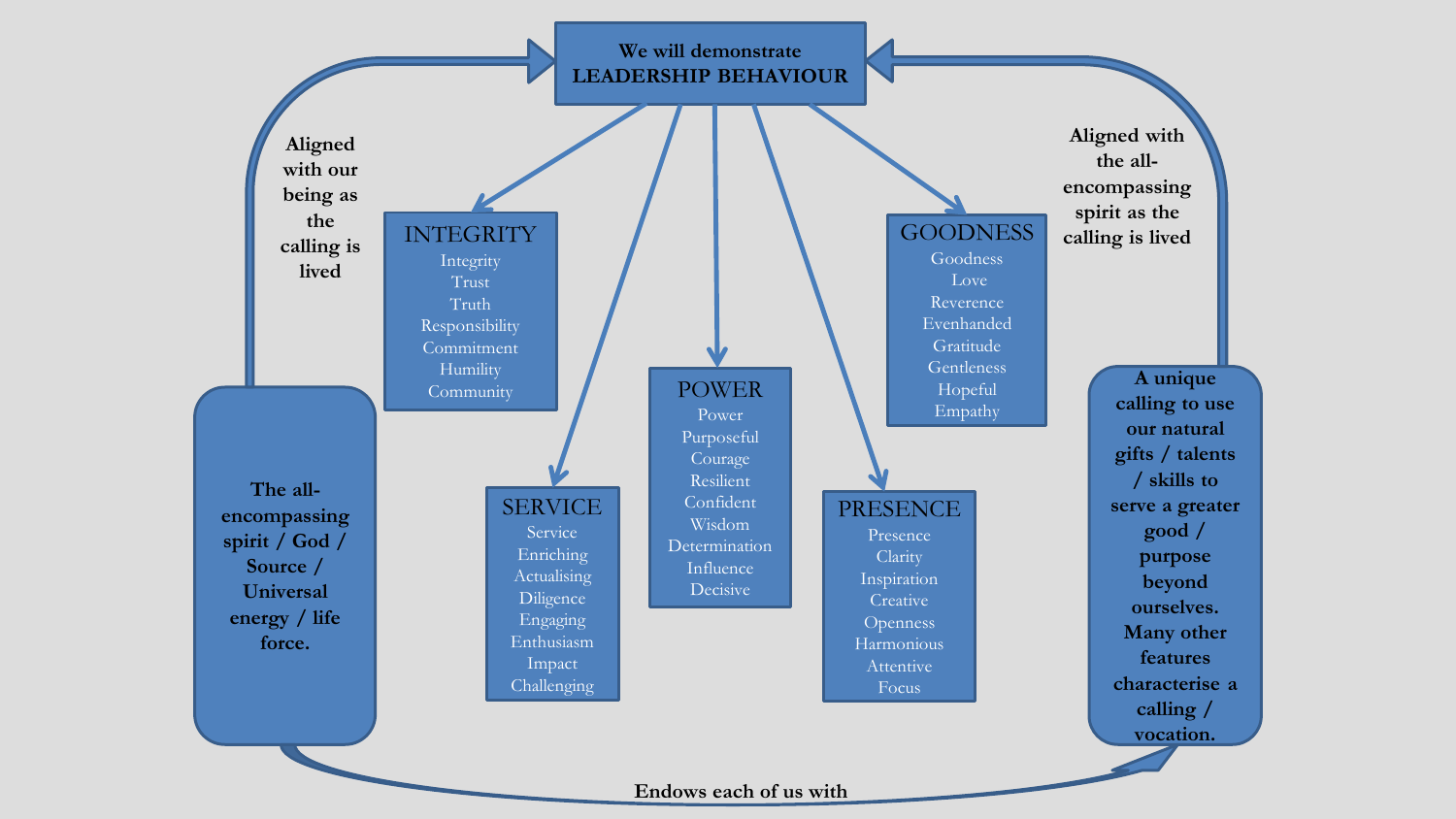## **Why Virtues based Leadership is superior to Values based Leadership**

- Guided by considerations that transcend personal and group interests which are values based.
- Forms a solid base of relating to each other and the world in a more holistic way.
- Inspires and engages others in a way that values based leadership does not.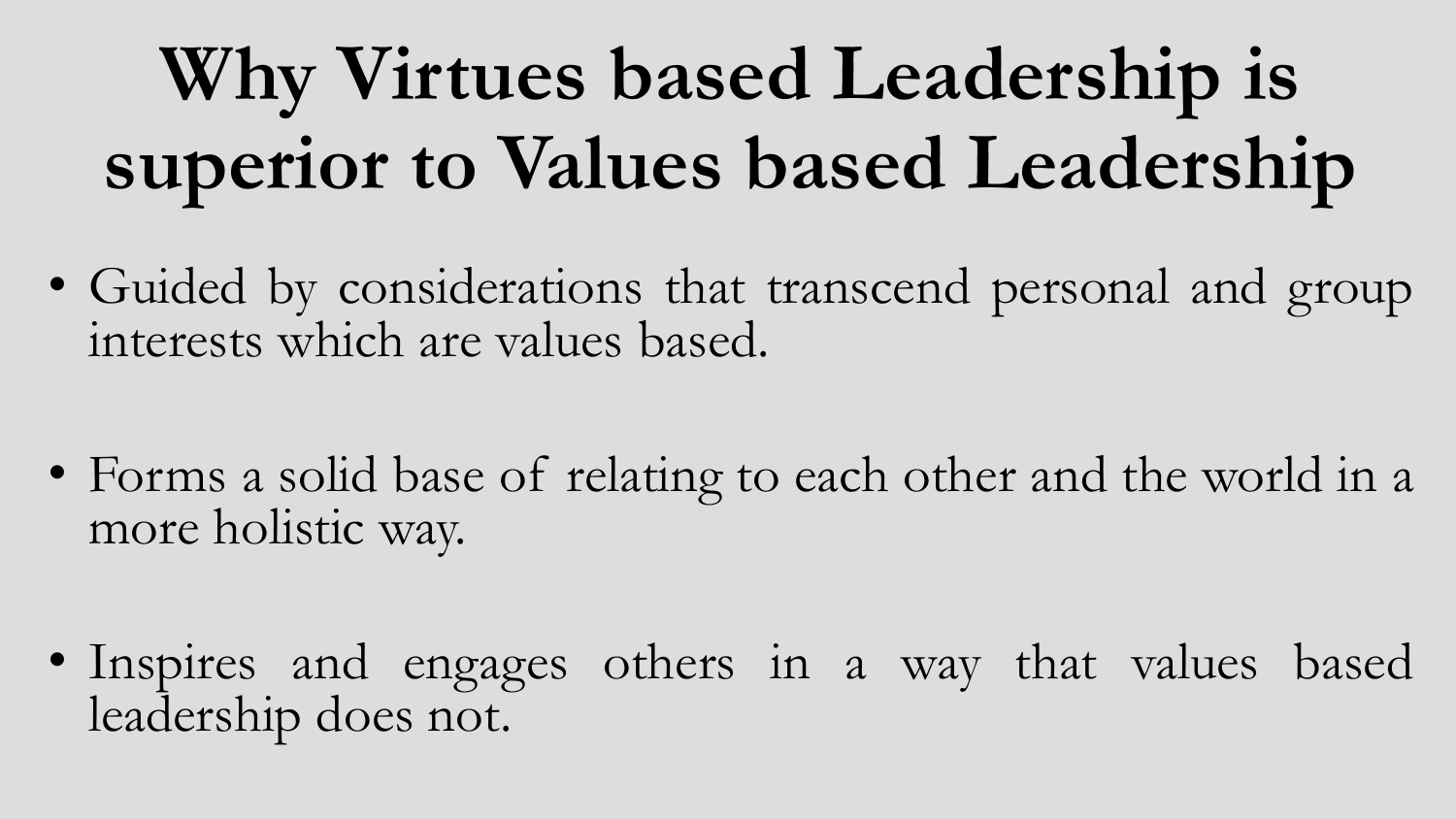## **Why Virtues based Leadership is superior to Values based Leadership**

- We relate to the world less egocentrically.
- Holds the space for continued learning and development. By comparison, values are often fixed and can limit our ability to evolve as human beings and leaders.
- Fosters greater levels of meaning and fulfilment along the journey, in both the leader and those who are being led.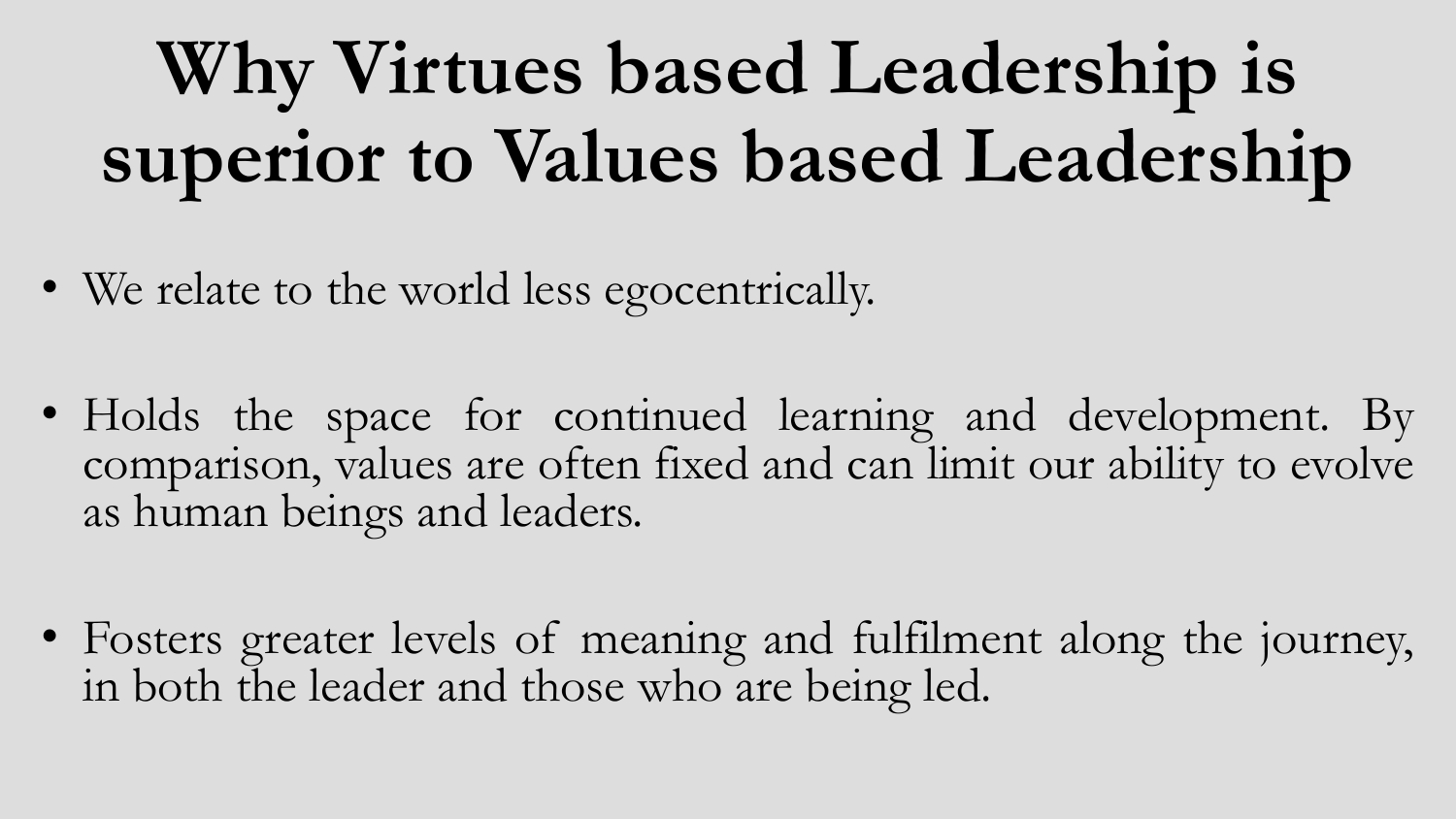











Copyright acknowledged for the above images.